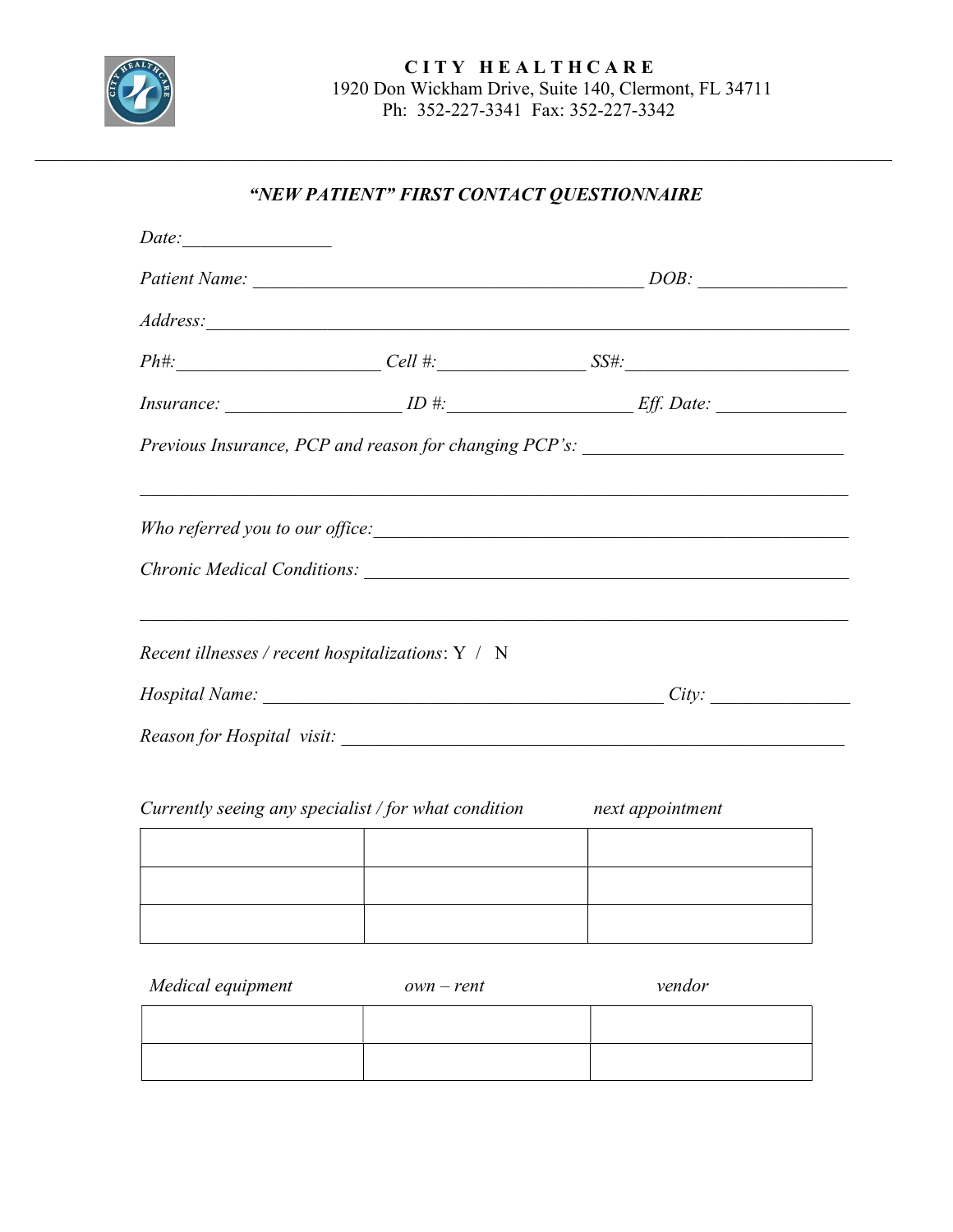

#### CONSENT TO USE OR DISCLOSE INFORMATION FOR TREATMENT, PAYMENT OR HEALTH CARE OPERATIONS & HIPAA NOTICE OF PRIVACY PRACTICES

THE PATIENT HEREBY CONSENTS TO THE USE OR DISCLOSURE OF HIS/HER INDIVIDUALLY IDENTIFIABLE HEALTH INFORMATION ("PROTECTED HEALTH INFORMATION") AND PATIENT MEDICAL RECORD INFORMATION BY AASMA RIAZ, M.D. IN ORDER TO CARRY OUT TREATMENT, PAYMENT, OR HEALTH CARE OPERATIONS. THE PATIENT SHOULD REVIEW THE PRACTICE'S NOTICE OF PRIVACY PRACTICES FOR A MORE COMPLETE DESCRIPTION OF THE POTENTIAL USES AND DISCLOSURES OF SUCH INFORMATION, AND THE PATIENT HAS THE RIGHT TO REVIEW SUCH NOTICE PRIOR TO SIGNING THIS CONSENT FORM.

THE PRACTICE RESERVES FOR ITSELF THE RIGHT TO CHANGE THE TERMS OF ITS NOTICE OF PRIVACY PRACTICES AT ANY TIME. IF THE PRACTICE DOES CHANGE THE TERMS OF ITS NOTICE OF PRIVACY PRACTICES, PATIENT MAY OBTAIN A COPY OF THE REVISED NOTICE IN THE OFFICE OR BY SENDING A WRITTEN REQUEST TO CITY HEALTHCARE, 1920 DON WICKHAM DR., CLERMONT, FL 34711.

PATIENT RETAINS THE RIGHT TO REQUEST THAT THE PRACTICE FURTHER RESTRICT HOW HIS/HER PROTECTED HEALTH INFORMATION IS USED OR DISCLOSED TO CARRY OUT TREATMENT, PAYMENT, OR HEALTH CARE OPERATIONS. THE PRACTICE IS NOT REQUIRED TO AGREE TO SUCH REQUESTED RESTRICTIONS; HOWEVER, IF THE PRACTICE DOES AGREE TO PATIENT'S REQUESTED RESTRICTION(S), SUCH RESTRICTIONS ARE THEN BINDING ON THE PRACTICE.

PATIENT ACKNOWLEDGES AND AGREES THAT THE PRACTICE MAY DISCLOSE PATIENT'S PROTECTED HEALTH INFORMATION AND PATIENT MEDICAL RECORD INFORMATION TO THE FOLLOWING INDIVIDUALS WHO ARE EITHER THE PATIENT'S FAMILY MEMBERS, LEGAL REPRESENTATIVES, GUARDIANS, HEALTH CARE SURROGATES, OR HAVE POWER OF ATTORNEY ON BEHALF OF THE PATIENT:

WITH THIS CONSENT, AASMA RIAZ, M.D. MAY DISCUSS MY MEDICAL INFORMATION WITH:

| <b>NAME</b><br>1 1 L L<br>- - - - - - - - |  |
|-------------------------------------------|--|
|                                           |  |

NAME:\_\_\_\_\_\_\_\_\_\_\_\_\_\_\_\_\_\_\_\_\_\_\_\_\_\_\_\_\_\_\_\_\_ RELATIONS HIP:\_\_\_\_\_\_\_\_\_\_\_\_\_\_\_\_\_\_\_\_PHONE #:\_\_\_\_\_\_\_\_\_\_\_\_\_\_\_\_\_\_\_\_\_\_\_

NAME: THE RELATIONSHIP: THE PHONE #:

THE PATIENT AGREES THAT THE PRACTICE MAY DISCLOSE THE FOLLOWING TYPES OF INFORMATION CONTAINED IN THE PATIENT'S MEDICAL RECORDS (PLEASE INITIAL THE APPROPRIATE CATEGORIES LISTED BELOW):

\_\_\_\_\_ HIV/AIDS INFORMATION

MENTAL HEALTH INFORMATION

\_\_\_\_\_ SUBSTANCE ABUSE INFORMATION

SEXUALLY TRANSMITTED DISEASE INFORMATION

PATIENT AGREES AND CONSENTS TO THE PRACTICE RELEASING INFORMATION TO PATIENT IN THE FOLLOWING ALTERNATIVE MANNERS (PLEASE INITIAL THE APPROPRIATE SPACES BELOW):

VIA E-MAIL TO THE PATIENT'S DESIGNATED E-MAIL ADDRESS WHICH IS: .

VIA REGULAR MAIL WITH ANY ENVELOPES BEING MARKED PERSONAL AND CONFIDENTIAL AND ADDRESSED TO PATIENT.

VIA TELEPHONE, IF PATIENT CONTACTS THE PRACTICE AND PROVIDES THE APPROPRIATE INFORMATION (INCLUDING THE PATIENT'S NAME, SOCIAL SECURITY NUMBER AND UNIQUE PERSONAL IDENTIFIER).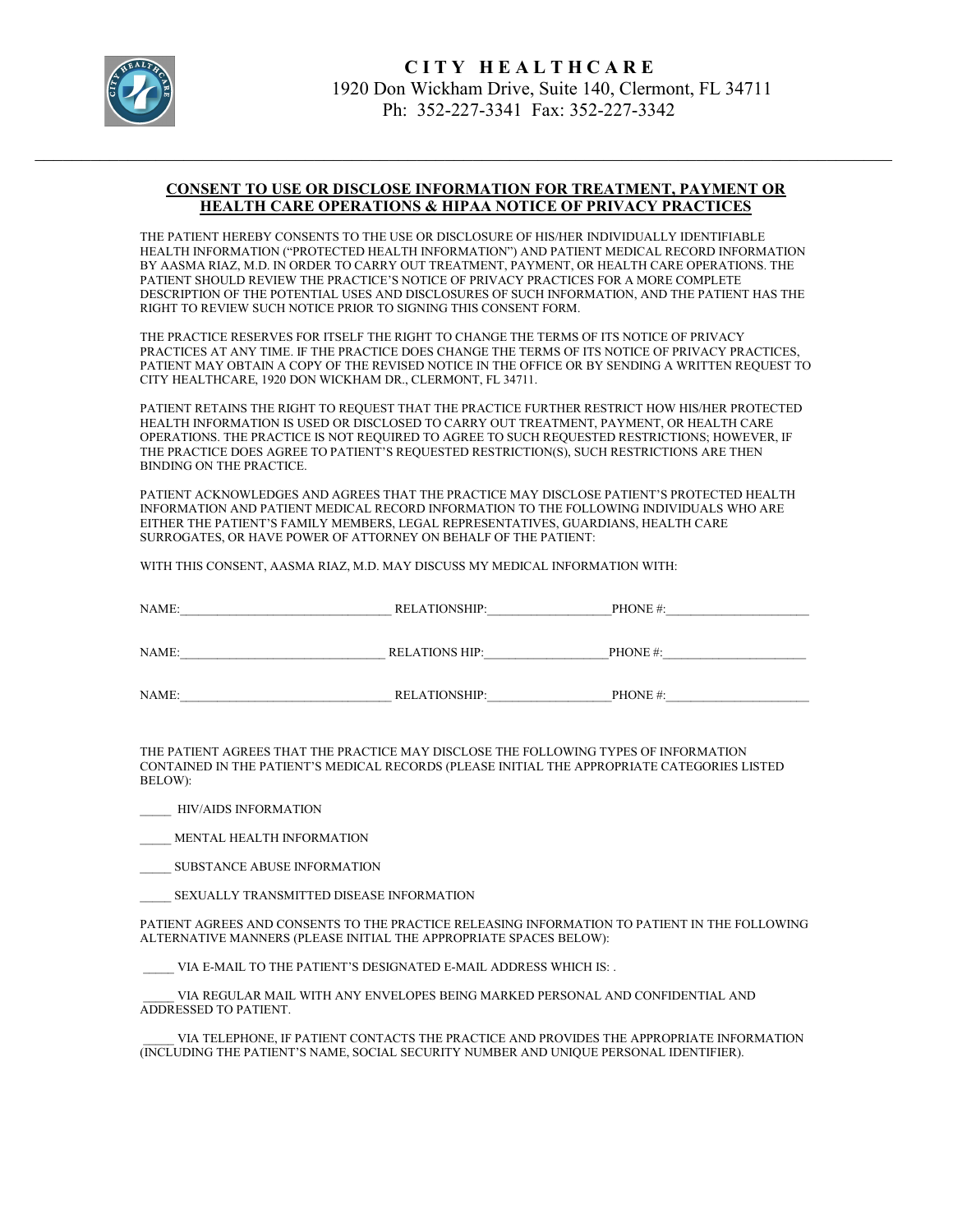

### CONSENT TO USE OR DISCLOSE INFORMATION FOR TREATMENT, PAYMENT OR HEALTH CARE OPERATIONS & HIPAA NOTICE OF PRIVACY PRACTICES (CONTINUED)

AT ALL TIMES, PATIENT RETAINS THE RIGHT TO REVOKE THIS CONSENT. SUCH REVOCATION MUST BE SUBMITTED TO THE PRACTICE IN WRITING. THE REVOCATION SHALL BE EFFECTIVE EXCEPT TO THE EXTENT THAT THE PRACTICE HAS ALREADY TAKEN ACTION IN RELIANCE ON THE CONSENT.

THE PRACTICE MAY REFUSE TO TREAT PATIENT IF HE/SHE (OR AN AUTHORIZED REPRESENTATIVE) DOES NOT SIGN THIS CONSENT FORM. IF PATIENT (OR AUTHORIZED REPRESENTATIVE) SIGNS THIS CONSENT AND THEN REVOKES IT, THE PRACTICE HAS THE RIGHT TO REFUSE TO PROVIDE FURTHER TREATMENT TO PATIENT AS OF THE TIME OF REVOCATION (EXCEPT TO THE EXTENT THAT THE PRACTICE IS REQUIRED BY LAW TO TREAT INDIVIDUALS).

I HAVE READ AND UNDERSTAND THE INFORMATION IN THIS CONSENT. I HAVE, IF REQUESTED, RECEIVED A PAPER COPY OF THIS CONSENT, AND I AM THE PATIENT OR AM AUTHORIZED TO ACT ON BEHALF OF THE PATIENT TO SIGN THIS DOCUMENT VERIFYING CONSENT TO THE ABOVE STATED TERMS.

SIGNATURE OF \_\_PATIENT \_\_AUTHORIZED REPRESENTATIVE\*  $\qquad \qquad$  DATE

PRINTED NAME **\*IF AUTHORIZED REPRESENTATIVE, RELATIONSHIP TO PATIENT** 

\*PLEASE EXPLAIN REPRESENTATIVE'S RELATIONSHIP TO PATIENT AND INCLUDE A DESCRIPTION OF REPRESENTATIVE'S

AUTHORITY TO ACT ON BEHALF OF THE PATIENT: